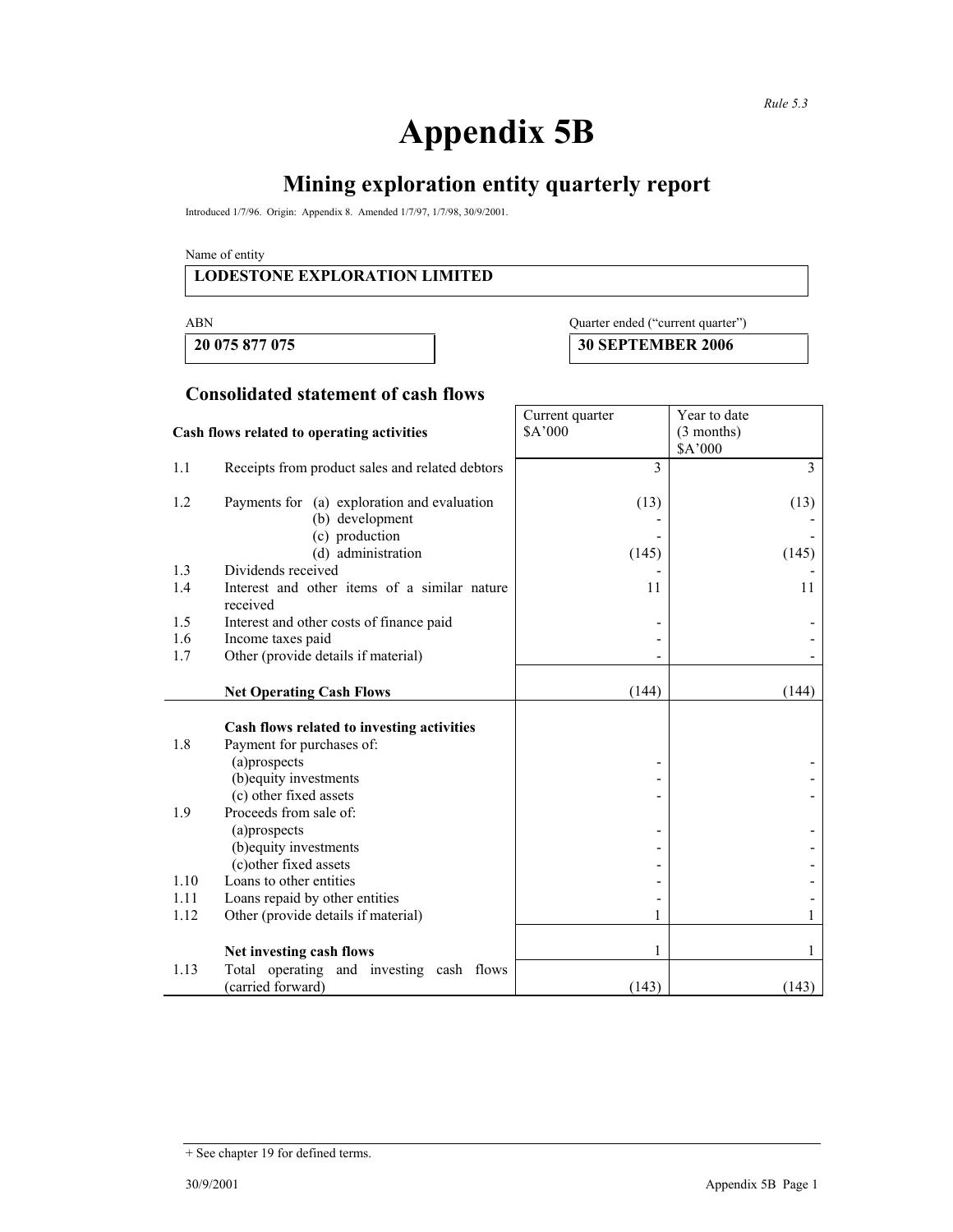| 1.13 | Total operating and investing cash flows<br>(brought forward) | (143) | (143) |
|------|---------------------------------------------------------------|-------|-------|
|      | Cash flows related to financing activities                    |       |       |
| 1.14 | Proceeds from issues of shares, options, etc.                 | 2,352 | 2,352 |
| 1.15 | Proceeds from sale of forfeited shares                        |       |       |
| 1.16 | Proceeds from borrowings                                      |       |       |
| 1.17 | Repayment of borrowings                                       |       |       |
| 1.18 | Dividends paid                                                |       |       |
| 1.19 | Other $-$ Share issue costs                                   | (243) | (243) |
|      | Net financing cash flows                                      | 2,109 | 2,109 |
|      | Net increase (decrease) in cash held                          | 1,966 | 1,966 |
| 1.20 | Cash at beginning of quarter/year to date                     | 112   | 112   |
| 1.21 | Exchange rate adjustments to item 1.20                        |       |       |
| 1.22 | Cash at end of quarter                                        | 2,078 | 2,078 |

#### **Payments to directors of the entity and associates of the directors Payments to related entities of the entity and associates of the related entities**

|      |                                                                  | Current quarter<br>\$A'000 |
|------|------------------------------------------------------------------|----------------------------|
| 1.23 | Aggregate amount of payments to the parties included in item 1.2 | 48                         |
| 1.24 | Aggregate amount of loans to the parties included in item 1.10   | Nil                        |

1.25 Explanation necessary for an understanding of the transactions

#### **Non-cash financing and investing activities**

2.1 Details of financing and investing transactions which have had a material effect on consolidated assets and liabilities but did not involve cash flows

Nil

2.2 Details of outlays made by other entities to establish or increase their share in projects in which the reporting entity has an interest

Nil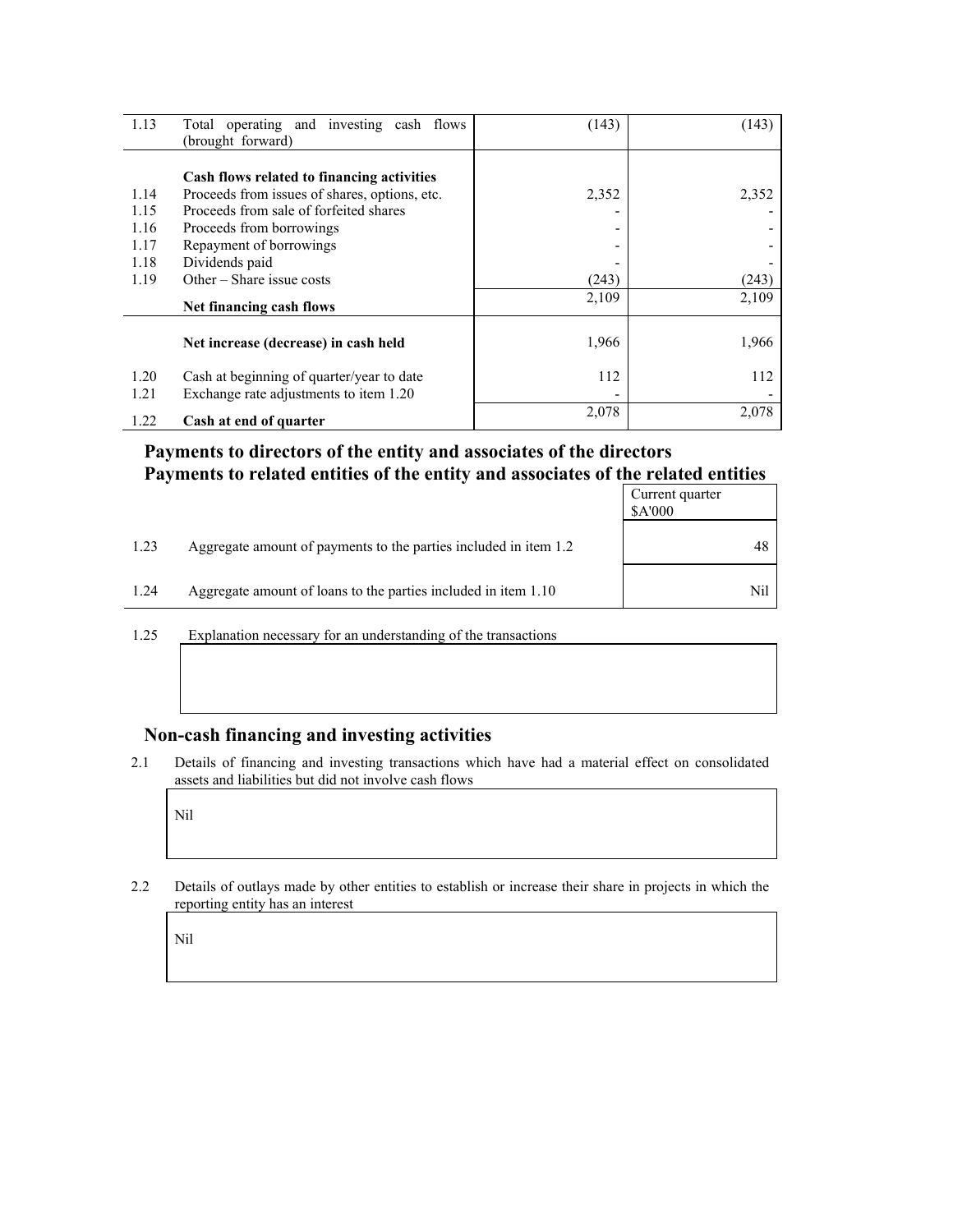## **Financing facilities available**

*Add notes as necessary for an understanding of the position.* 

|     |                             | Amount available<br>\$A'000 | Amount used<br>\$A'000 |
|-----|-----------------------------|-----------------------------|------------------------|
| 31  | Loan facilities             | <b>Nil</b>                  | Nil                    |
| 3.2 | Credit standby arrangements | Nil                         | Nil                    |

## **Estimated cash outflows for next quarter**

|     | <b>Total</b>               | 465     |
|-----|----------------------------|---------|
|     |                            |         |
| 4.2 | Development                |         |
| 4.1 | Exploration and evaluation | 465     |
|     |                            | \$A'000 |

## **Reconciliation of cash**

| Reconciliation of cash at the end of the quarter (as<br>shown in the consolidated statement of cash flows) to<br>the related items in the accounts is as follows. |                                                  | Current quarter<br>A'000 | Previous quarter<br>\$A'000 |
|-------------------------------------------------------------------------------------------------------------------------------------------------------------------|--------------------------------------------------|--------------------------|-----------------------------|
| 5.1                                                                                                                                                               | Cash on hand and at bank                         | 8                        |                             |
| 5.2                                                                                                                                                               | Deposits at call                                 | 2,070                    | 108                         |
| 5.3                                                                                                                                                               | Bank overdraft                                   |                          |                             |
| 5.4                                                                                                                                                               | Other (provide details)                          |                          |                             |
|                                                                                                                                                                   | <b>Total: cash at end of quarter (item 1.22)</b> | 2,078                    | 112                         |

#### **Changes in interests in mining tenements**

|     |                                                           | Tenement               | Nature of interest | Interest at  | Interest at  |
|-----|-----------------------------------------------------------|------------------------|--------------------|--------------|--------------|
|     |                                                           | reference              | (note (2))         | beginning    | end of       |
|     |                                                           |                        |                    | of quarter   | quarter      |
| 6.1 | Interests in mining<br>tenements relinquished,            | Mt Morgan<br>District  | Wholly owned EPMs  | $266$ sq kms | $155$ sq kms |
|     | reduced or lapsed                                         | <b>Bajool District</b> | Wholly owned EPMs  | $111$ sq kms | 74 sq kms    |
|     |                                                           | Cracow<br>District     | Wholly owned EPMs  | 493 sq kms   | 189 sq kms   |
| 6.2 | Interests in mining<br>tenements acquired or<br>increased | Nil                    |                    |              |              |

<sup>+</sup> See chapter 19 for defined terms.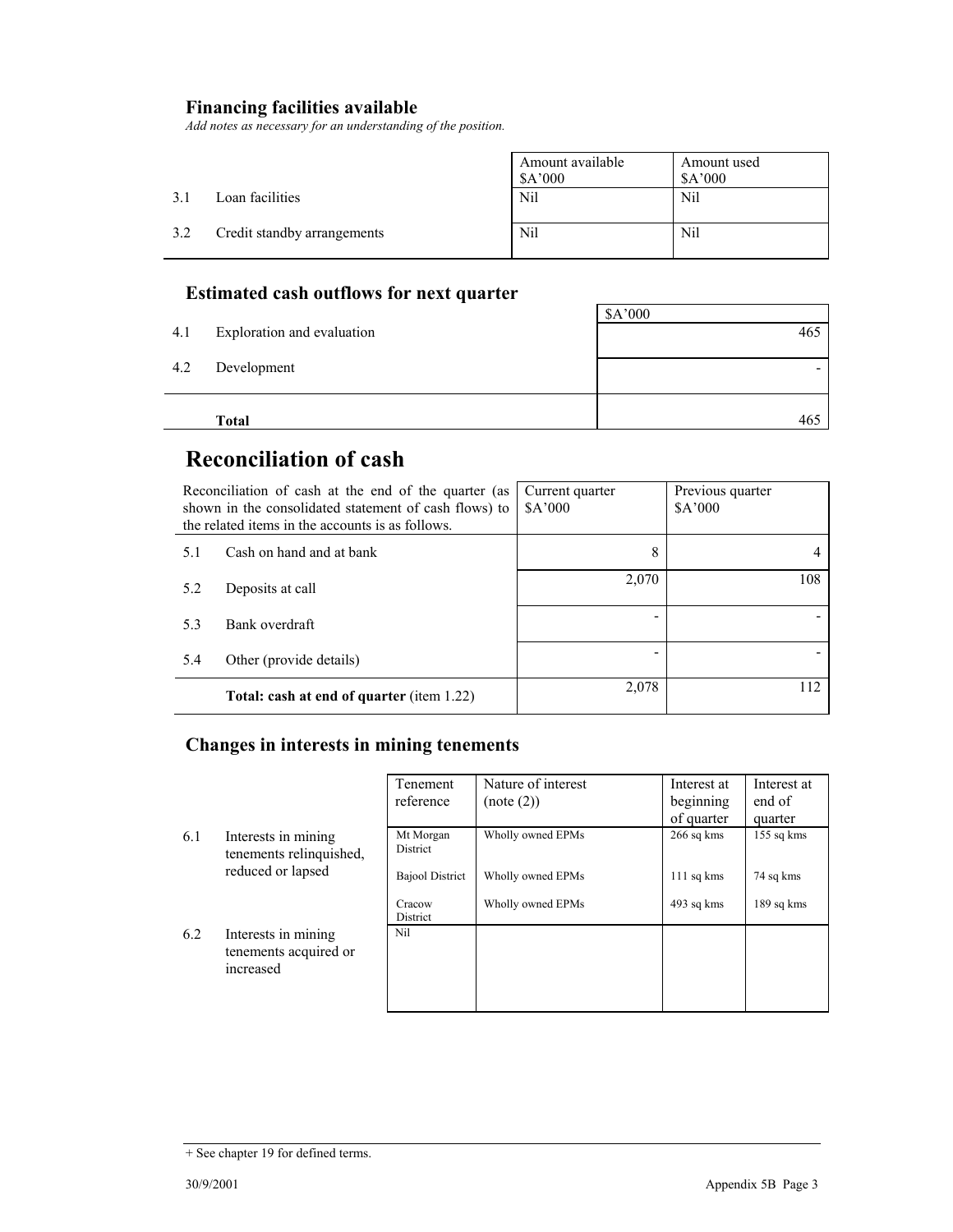#### **Issued and quoted securities at end of current quarter**

*Description includes rate of interest and any redemption or conversion rights together with prices and dates.* 

|      |                                                                                                                                                                                        | Total number                                  | Number quoted                                   | Issue price per<br>security (see note<br>$3)$ (cents) | Amount paid up per<br>security (see note 3)<br>(cents) |
|------|----------------------------------------------------------------------------------------------------------------------------------------------------------------------------------------|-----------------------------------------------|-------------------------------------------------|-------------------------------------------------------|--------------------------------------------------------|
| 7.1  | Preference<br><sup>+</sup> securities<br>(description)                                                                                                                                 |                                               |                                                 |                                                       |                                                        |
| 7.2  | Changes during<br>quarter<br>(a) Increases<br>through issues<br>(b) Decreases<br>through returns of<br>capital, buy-backs,<br>redemptions                                              |                                               |                                                 |                                                       |                                                        |
| 7.3  | +Ordinary<br>securities                                                                                                                                                                | 108,312,668                                   | 108,312,668                                     | Fully paid                                            | Fully paid                                             |
| 7.4  | Changes during<br>quarter<br>(a) Increases<br>through issues<br>(b) Decreases<br>through returns of<br>capital, buy-backs<br>(c) Increase<br>through shares<br>released from<br>escrow | 61,892,953                                    | 61,892,953                                      | 3.8 cents                                             | Fully paid                                             |
| 7.5  | <sup>+</sup> Convertible debt<br>securities<br>(description)                                                                                                                           | N/A                                           |                                                 |                                                       |                                                        |
| 7.6  | Changes during<br>quarter<br>(a) Increases<br>through issues<br>(b) Decreases<br>through securities<br>matured, converted                                                              |                                               |                                                 |                                                       |                                                        |
| 7.7  | <b>Options</b><br>(description and                                                                                                                                                     |                                               |                                                 | Exercise price                                        | Expiry date                                            |
|      | conversion factor)                                                                                                                                                                     | 30,946,501<br>800,000<br>501,000<br>2,000,000 | 30,946,501<br>-<br>$\qquad \qquad \blacksquare$ | 5 cents<br>30 cents<br>20 cents<br>5 cents            | 21/07/08<br>30/09/07<br>27/01/11<br>18/05/07           |
| 7.8  | Issued during<br>quarter                                                                                                                                                               | 30,946,501                                    | 30,946,501                                      | 5 cents                                               | 21/07/08                                               |
| 7.9  | <b>Exercised</b> during<br>quarter                                                                                                                                                     | N/A                                           |                                                 |                                                       |                                                        |
| 7.10 | <b>Expired during</b><br>quarter                                                                                                                                                       | $\rm N/A$                                     |                                                 |                                                       |                                                        |
| 7.11 | <b>Debentures</b><br>(totals only)                                                                                                                                                     | N/A                                           |                                                 |                                                       |                                                        |
| 7.12 | <b>Unsecured notes</b><br>(totals only)                                                                                                                                                | $\rm N/A$                                     |                                                 |                                                       |                                                        |